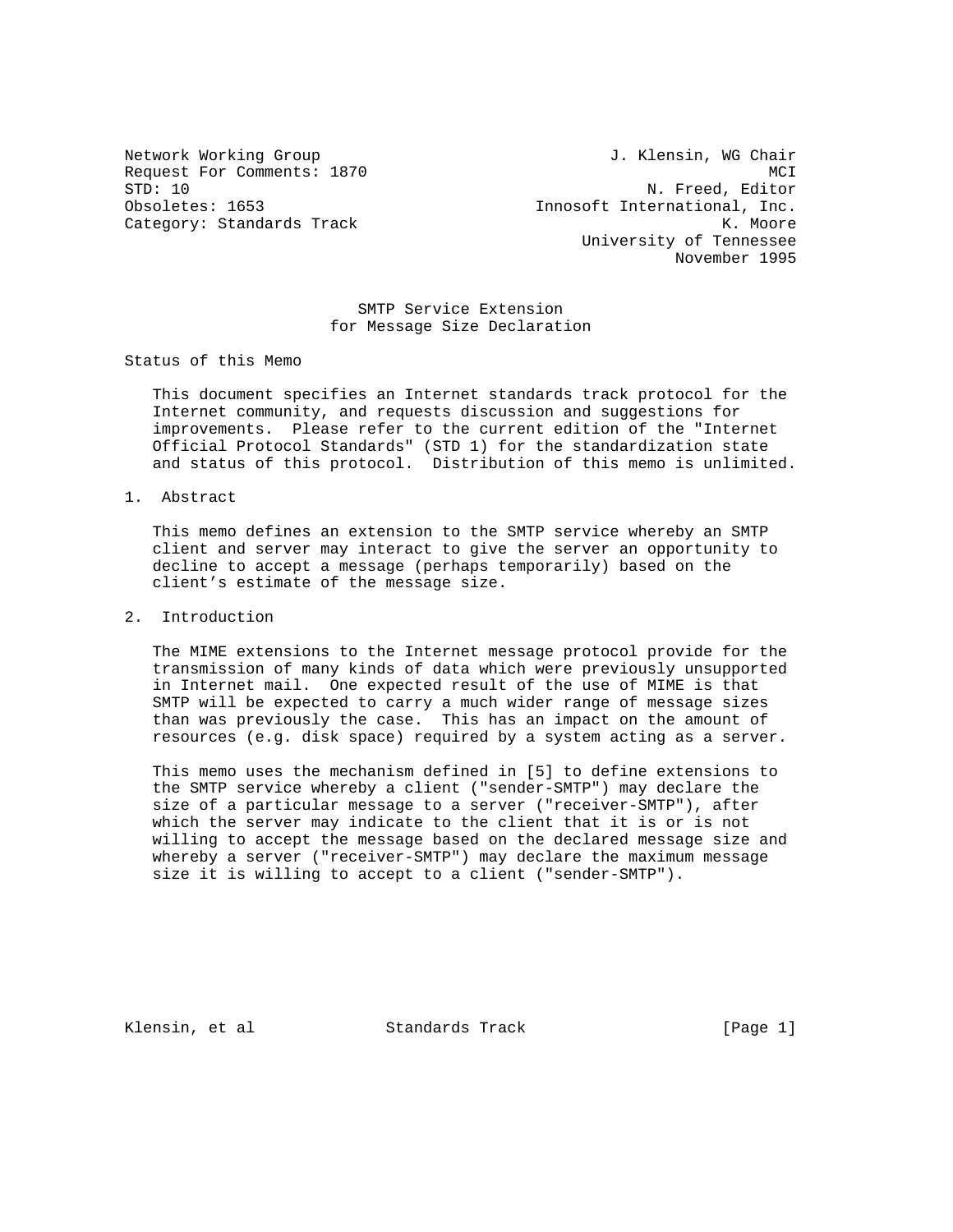- 
- 3. Framework for the Size Declaration Extension

The following service extension is therefore defined:

- (1) the name of the SMTP service extension is "Message Size Declaration";
- (2) the EHLO keyword value associated with this extension is "SIZE";
- (3) one optional parameter is allowed with this EHLO keyword value, a decimal number indicating the fixed maximum message size in bytes that the server will accept. The syntax of the parameter is as follows, using the augmented BNF notation of [2]:

size-param ::= [1\*DIGIT]

 A parameter value of 0 (zero) indicates that no fixed maximum message size is in force. If the parameter is omitted no information is conveyed about the server's fixed maximum message size;

 (4) one optional parameter using the keyword "SIZE" is added to the MAIL FROM command. The value associated with this parameter is a decimal number indicating the size of the message that is to be transmitted. The syntax of the value is as follows, using the augmented BNF notation of [2]:

size-value ::= 1\*20DIGIT

- (5) the maximum length of a MAIL FROM command line is increased by 26 characters by the possible addition of the SIZE keyword and value;
- (6) no additional SMTP verbs are defined by this extension.

 The remainder of this memo specifies how support for the extension affects the behavior of an SMTP client and server.

4. The Message Size Declaration service extension

 An SMTP server may have a fixed upper limit on message size. Any attempt by a client to transfer a message which is larger than this fixed upper limit will fail. In addition, a server normally has limited space with which to store incoming messages. Transfer of a message may therefore also fail due to a lack of storage space, but might succeed at a later time.

Klensin, et al Standards Track [Page 2]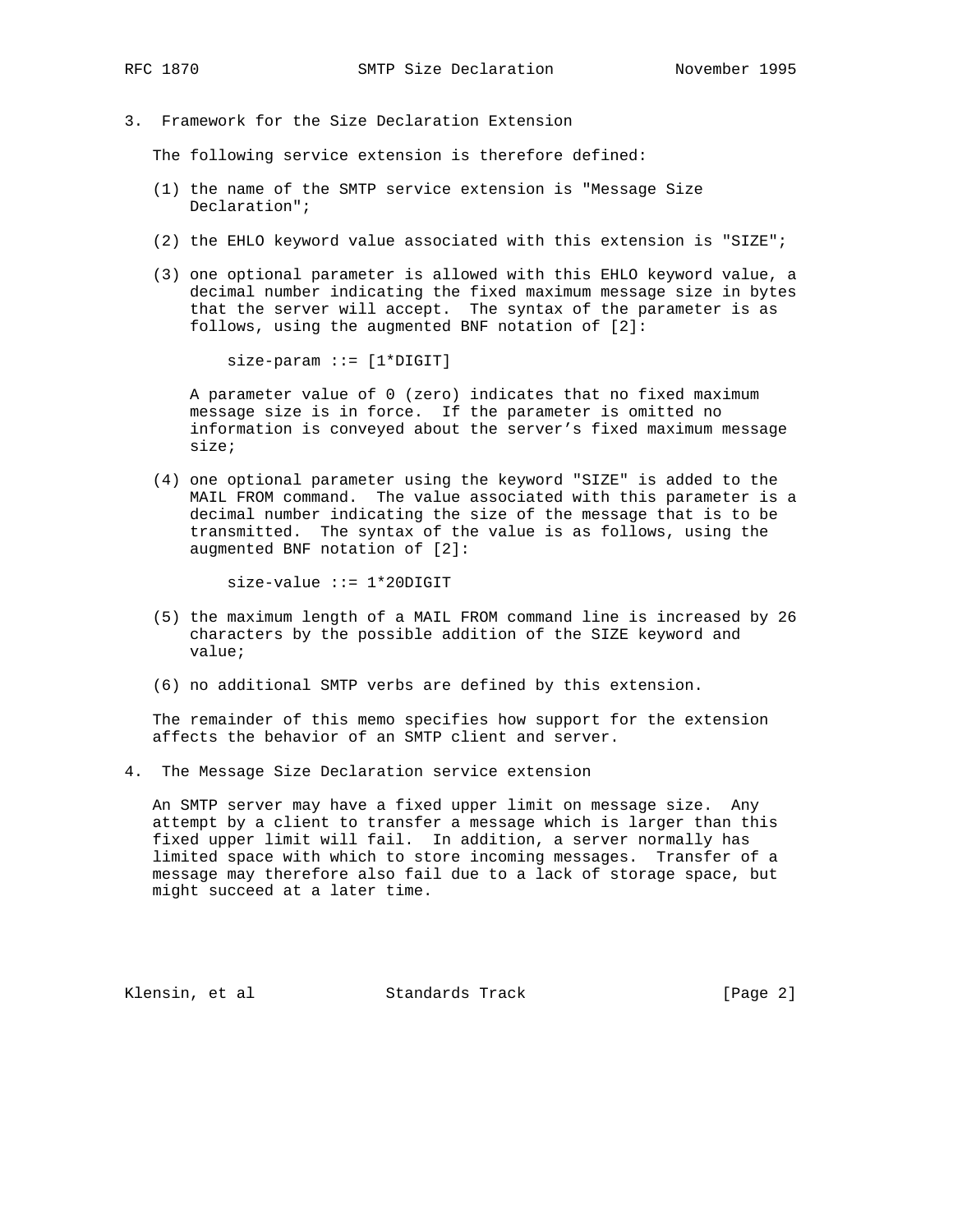A client using the unextended SMTP protocol defined in [1], can only be informed of such failures after transmitting the entire message to the server (which discards the transferred message). If, however, both client and server support the Message Size Declaration service extension, such conditions may be detected before any transfer is attempted.

 An SMTP client wishing to relay a large content may issue the EHLO command to start an SMTP session, to determine if the server supports any of several service extensions. If the server responds with code 250 to the EHLO command, and the response includes the EHLO keyword value SIZE, then the Message Size Declaration extension is supported.

 If a numeric parameter follows the SIZE keyword value of the EHLO response, it indicates the size of the largest message that the server is willing to accept. Any attempt by a client to transfer a message which is larger than this limit will be rejected with a permanent failure (552) reply code.

 A server that supports the Message Size Declaration extension will accept the extended version of the MAIL command described below. When supported by the server, a client may use the extended MAIL command (instead of the MAIL command as defined in [1]) to declare an estimate of the size of a message it wishes to transfer. The server may then return an appropriate error code if it determines that an attempt to transfer a message of that size would fail.

# 5. Definitions

 The message size is defined as the number of octets, including CR-LF pairs, but not the SMTP DATA command's terminating dot or doubled quoting dots, to be transmitted by the SMTP client after receiving reply code 354 to the DATA command.

 The fixed maximum message size is defined as the message size of the largest message that a server is ever willing to accept. An attempt to transfer any message larger than the fixed maximum message size will always fail. The fixed maximum message size may be an implementation artifact of the SMTP server, or it may be chosen by the administrator of the server.

 The declared message size is defined as a client's estimate of the message size for a particular message.

Klensin, et al Standards Track [Page 3]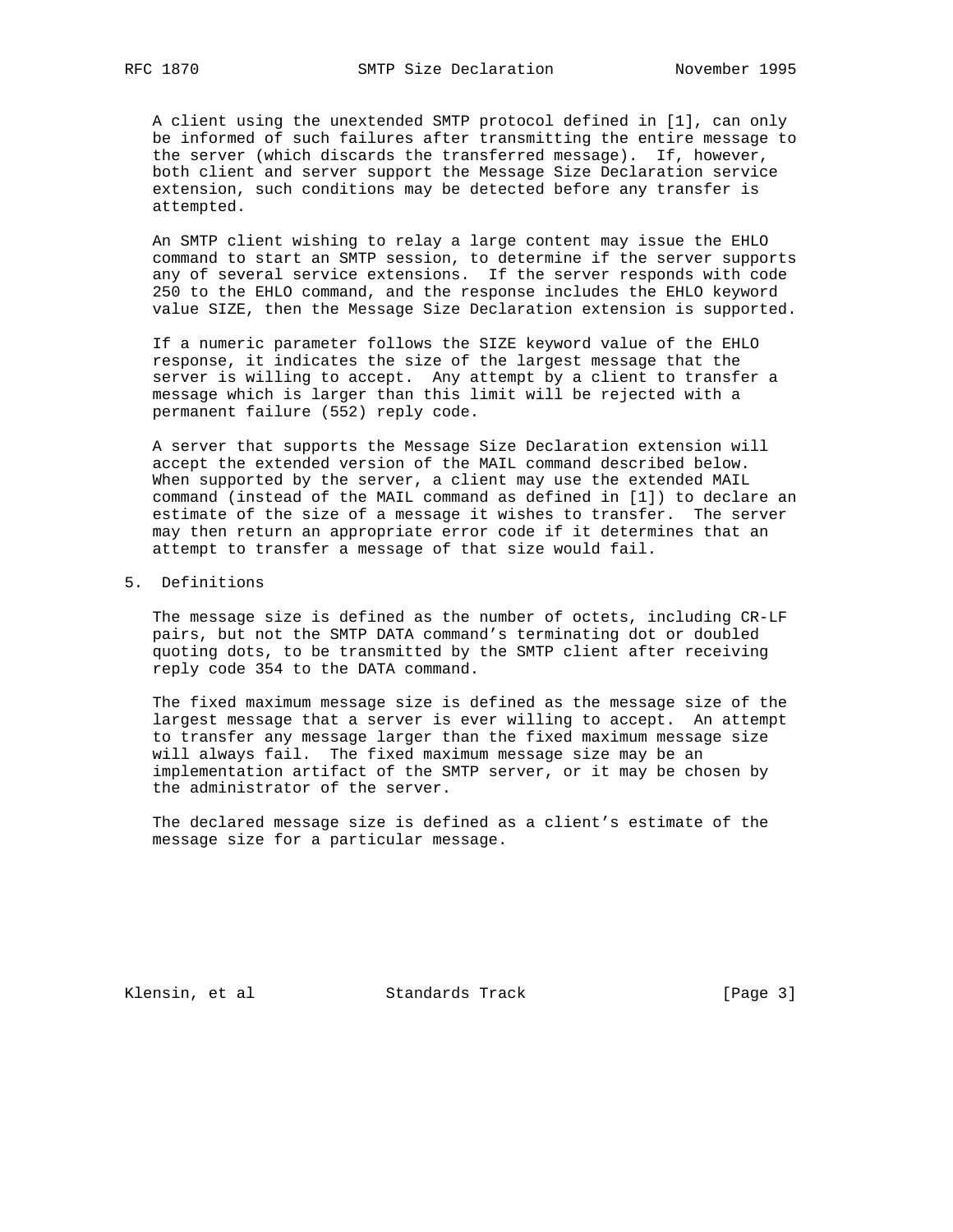# 6. The extended MAIL command

 The extended MAIL command is issued by a client when it wishes to inform a server of the size of the message to be sent. The extended MAIL command is identical to the MAIL command as defined in [1], except that a SIZE parameter appears after the address.

 The complete syntax of this extended command is defined in [5]. The esmtp-keyword is "SIZE" and the syntax for esmtp-value is given by the syntax for size-value shown above.

 The value associated with the SIZE parameter is a decimal representation of the declared message size in octets. This number should include the message header, body, and the CR-LF sequences between lines, but not the SMTP DATA command's terminating dot or doubled quoting dots. Only one SIZE parameter may be specified in a single MAIL command.

 Ideally, the declared message size is equal to the true message size. However, since exact computation of the message size may be infeasable, the client may use a heuristically-derived estimate. Such heuristics should be chosen so that the declared message size is usually larger than the actual message size. (This has the effect of making the counting or non-counting of SMTP DATA dots largely an academic point.)

 NOTE: Servers MUST NOT use the SIZE parameter to determine end of content in the DATA command.

### 6.1 Server action on receipt of the extended MAIL command

 Upon receipt of an extended MAIL command containing a SIZE parameter, a server should determine whether the declared message size exceeds its fixed maximum message size. If the declared message size is smaller than the fixed maximum message size, the server may also wish to determine whether sufficient resources are available to buffer a message of the declared message size and to maintain it in stable storage, until the message can be delivered or relayed to each of its recipients.

 A server may respond to the extended MAIL command with any of the error codes defined in [1] for the MAIL command. In addition, one of the following error codes may be returned:

 (1) If the server currently lacks sufficient resources to accept a message of the indicated size, but may be able to accept the message at a later time, it responds with code "452 insufficient system storage".

Klensin, et al **Standards Track** [Page 4]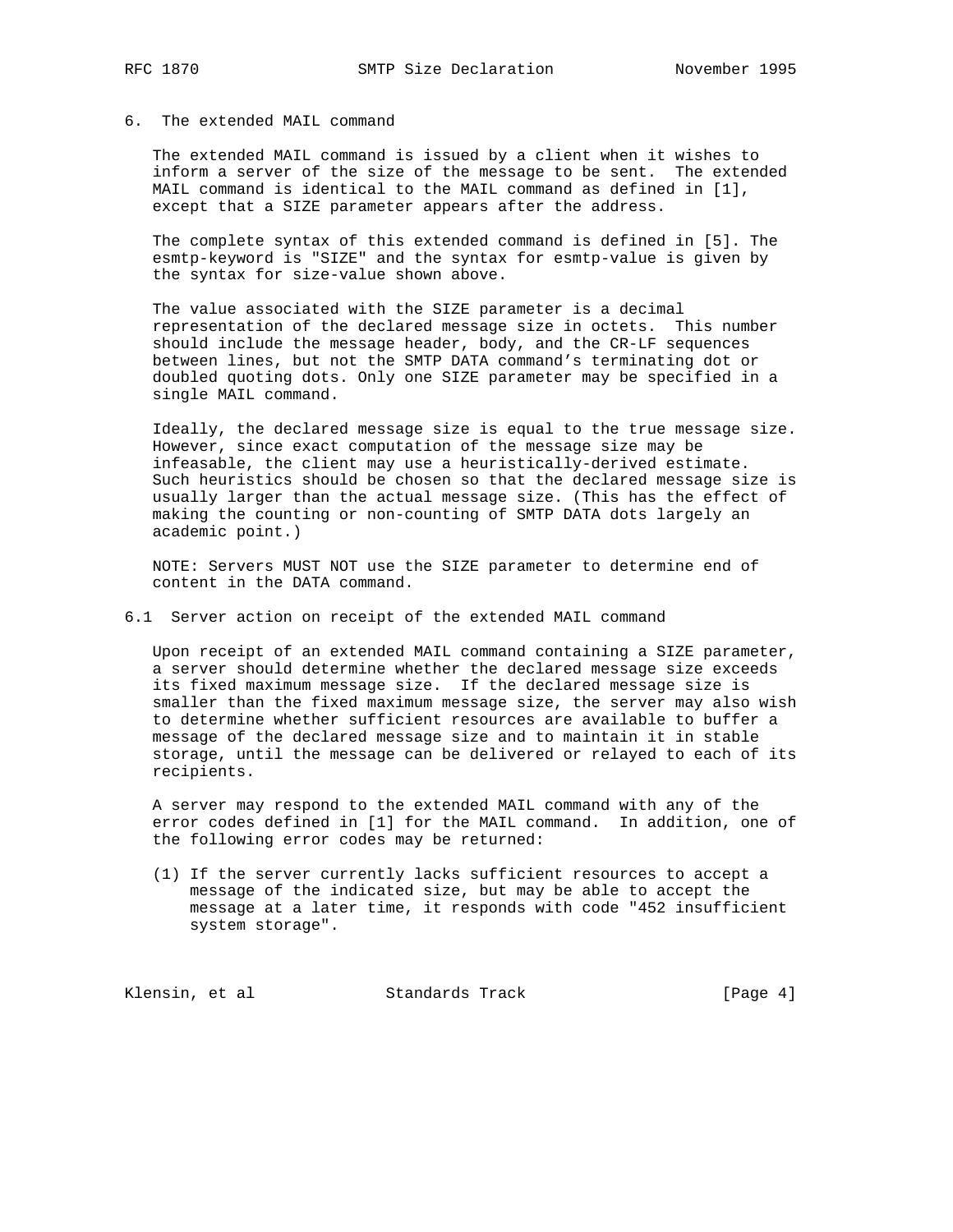- - (2) If the indicated size is larger than the server's fixed maximum message size, the server responds with code "552 message size exceeds fixed maximium message size".

 A server is permitted, but not required, to accept a message which is, in fact, larger than declared in the extended MAIL command, such as might occur if the client employed a size-estimation heuristic which was inaccurate.

6.2 Client action on receiving response to extended MAIL command

 The client, upon receiving the server's response to the extended MAIL command, acts as follows:

- (1) If the code "452 insufficient system storage" is returned, the client should next send either a RSET command (if it wishes to attempt to send other messages) or a QUIT command. The client should then repeat the attempt to send the message to the server at a later time.
- (2) If the code "552 message exceeds fixed maximum message size" is received, the client should immediately send either a RSET command (if it wishes to attempt to send additional messages), or a QUIT command. The client should then declare the message undeliverable and return appropriate notification to the sender (if a sender address was present in the MAIL command).

 A successful (250) reply code in response to the extended MAIL command does not constitute an absolute guarantee that the message transfer will succeed. SMTP clients using the extended MAIL command must still be prepared to handle both temporary and permanent error reply codes (including codes 452 and 552), either immediately after issuing the DATA command, or after transfer of the message.

6.3 Messages larger than the declared size.

 Once a server has agreed (via the extended MAIL command) to accept a message of a particular size, it should not return a 552 reply code after the transfer phase of the DATA command, unless the actual size of the message transferred is greater than the declared message size. A server may also choose to accept a message which is somewhat larger than the declared message size.

 A client is permitted to declare a message to be smaller than its actual size. However, in this case, a successful (250) reply code is no assurance that the server will accept the message or has sufficient resources to do so. The server may reject such a message after its DATA transfer.

Klensin, et al Standards Track [Page 5]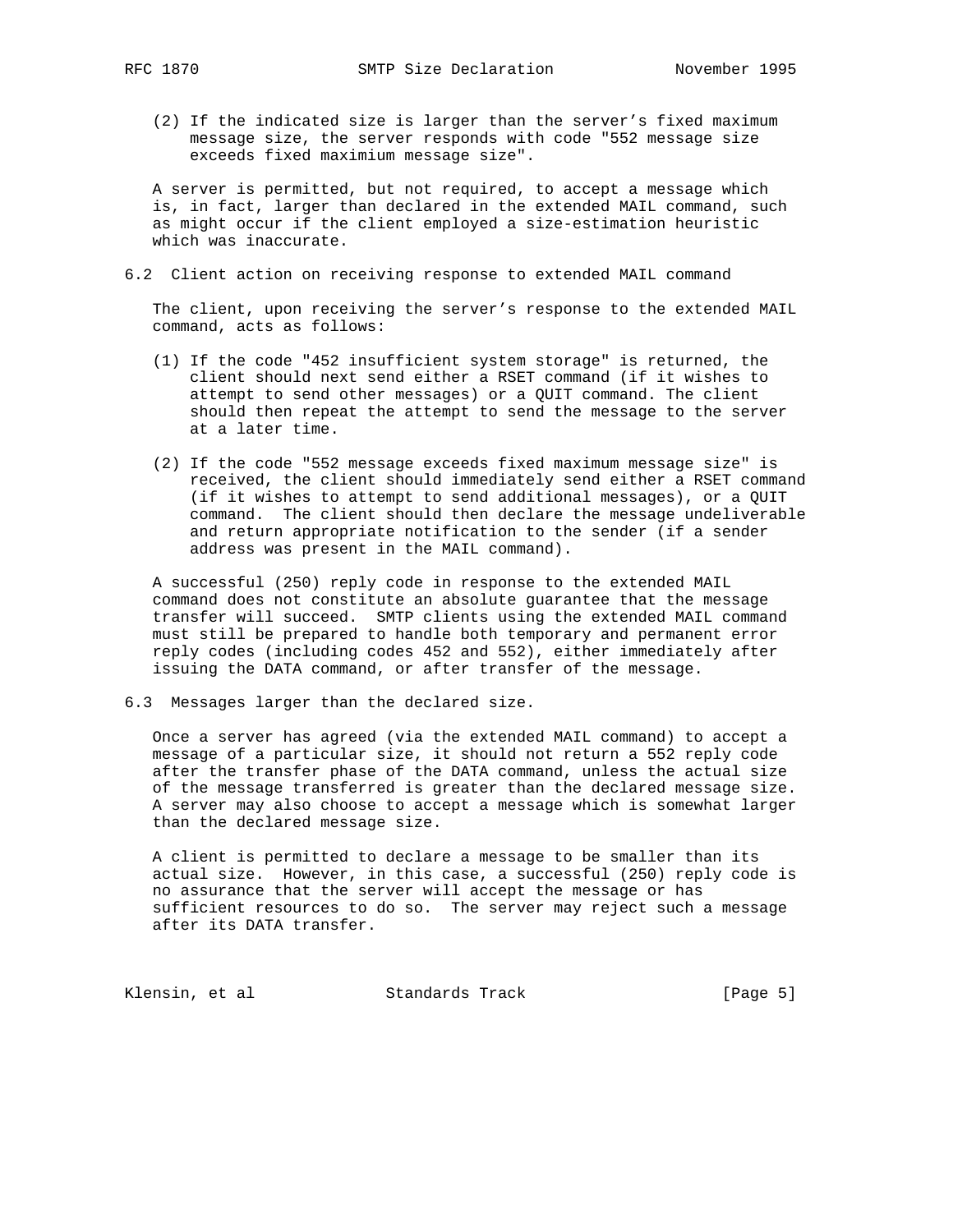6.4 Per-recipient rejection based on message size.

 A server that implements this extension may return a 452 or 552 reply code in response to a RCPT command, based on its unwillingness to accept a message of the declared size for a particular recipient.

- (1) If a 452 code is returned, the client may requeue the message for later delivery to the same recipient.
- (2) If a 552 code is returned, the client may not requeue the message for later delivery to the same recipient.
- 7. Minimal usage

 A "minimal" client may use this extension to simply compare its (perhaps estimated) size of the message that it wishes to relay, with the server's fixed maximum message size (from the parameter to the SIZE keyword in the EHLO response), to determine whether the server will ever accept the message. Such an implementation need not declare message sizes via the extended MAIL command. However, neither will it be able to discover temporary limits on message size due to server resource limitations, nor per-recipient limitations on message size.

 A minimal server that employs this service extension may simply use the SIZE keyword value to inform the client of the size of the largest message it will accept, or to inform the client that there is no fixed limit on message size. Such a server must accept the extended MAIL command and return a 552 reply code if the client's declared size exceeds its fixed size limit (if any), but it need not detect "temporary" limitations on message size.

 The numeric parameter to the EHLO SIZE keyword is optional. If the parameter is omitted entirely it indicates that the server does not advertise a fixed maximum message size. A server that returns the SIZE keyword with no parameter in response to the EHLO command may not issue a positive (250) response to an extended MAIL command containing a SIZE specification without first checking to see if sufficient resources are available to transfer a message of the declared size, and to retain it in stable storage until it can be relayed or delivered to its recipients. If possible, the server should actually reserve sufficient storage space to transfer the message.

Klensin, et al **Standards Track** [Page 6]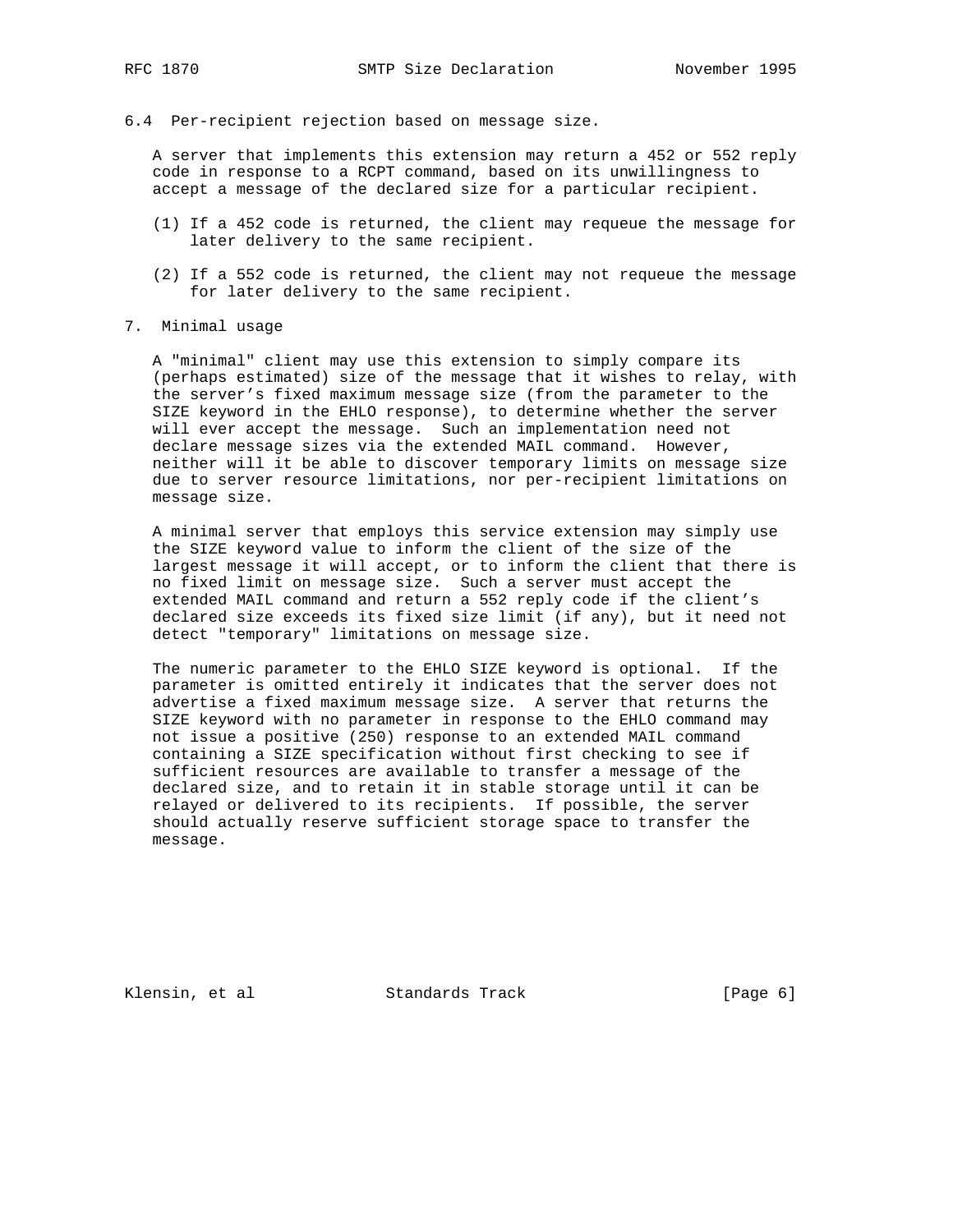### 8. Example

 The following example illustrates the use of size declaration with some permanent and temporary failures.

 S: <wait for connection on TCP port 25> C: <open connection to server> S: 220 sigurd.innosoft.com -- Server SMTP (PMDF V4.2-6 #1992) C: EHLO ymir.claremont.edu S: 250-sigurd.innosoft.com S: 250-EXPN S: 250-HELP S: 250 SIZE 1000000 C: MAIL FROM:<ned@thor.innosoft.com> SIZE=500000 S: 250 Address Ok. C: RCPT TO:<ned@innosoft.com> S: 250 ned@innosoft.com OK; can accomodate 500000 byte message C: RCPT TO:<ned@ymir.claremont.edu> S: 552 Channel size limit exceeded: ned@YMIR.CLAREMONT.EDU C: RCPT TO:<ned@hmcvax.claremont.edu> S: 452 Insufficient channel storage: ned@hmcvax.CLAREMONT.EDU C: DATA S: 354 Send message, ending in CRLF.CRLF. ...  $C:$  . S: 250 Some recipients OK C: QUIT S: 221 Goodbye

## 9. Security Considerations

 The size declaration extensions described in this memo can conceivably be used to facilitate crude service denial attacks. Specifically, both the information contained in the SIZE parameter and use of the extended MAIL command make it somewhat quicker and easier to devise an efficacious service denial attack. However, unless implementations are very weak, these extensions do not create any vulnerability that has not always existed with SMTP. In addition, no issues are addressed involving trusted systems and possible release of information via the mechanisms described in this RFC.

## 10. Acknowledgements

 This document was derived from an earlier Working Group work in progess contribution. Jim Conklin, Dave Crocker, Neil Katin, Eliot Lear, Marshall T. Rose, and Einar Stefferud provided extensive comments in response to earlier works in progress of both this and the previous memo.

Klensin, et al **Standards Track** [Page 7]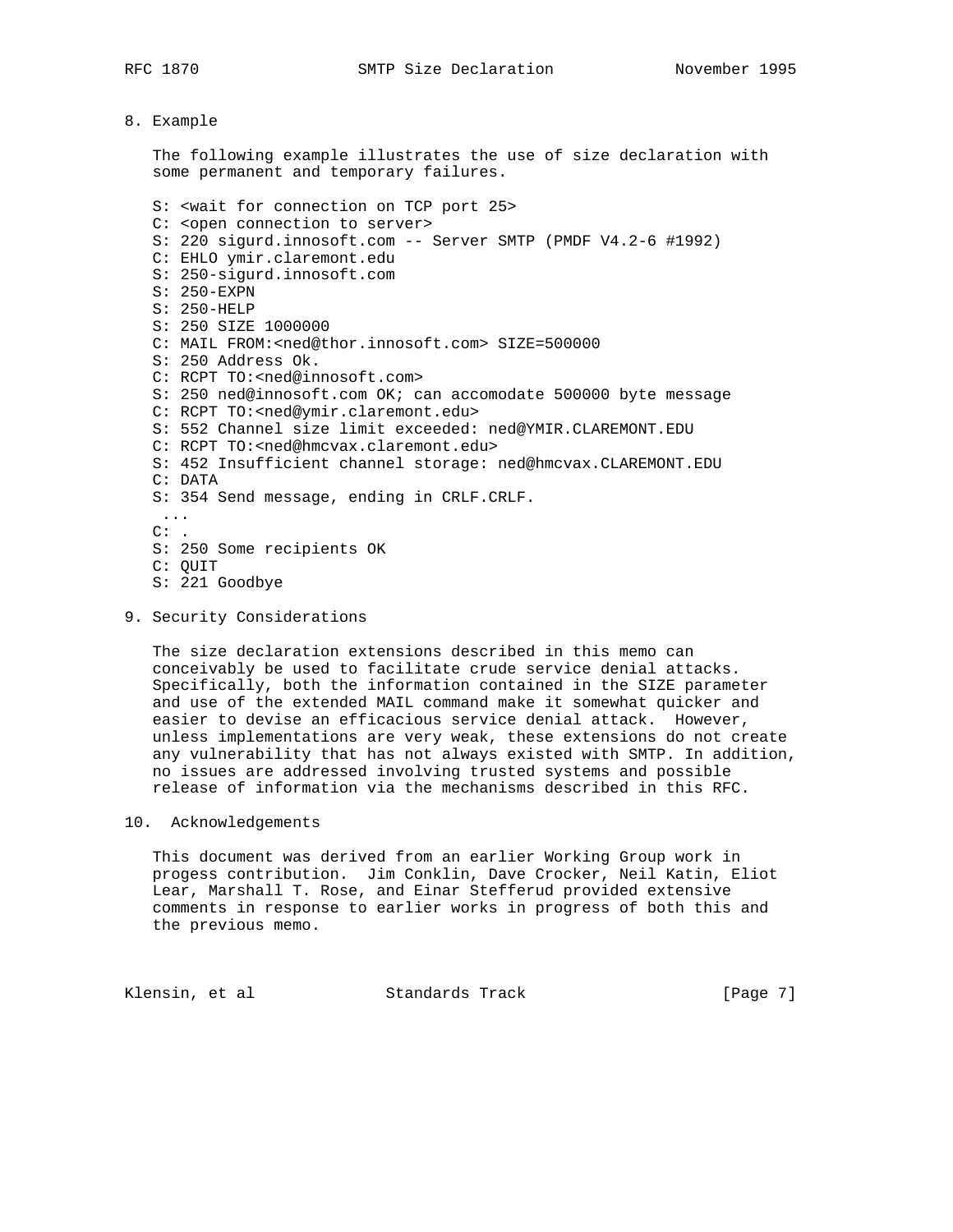# 11. References

- [1] Postel, J., "Simple Mail Transfer Protocol", STD 10, RFC 821, USC/Information Sciences Institute, August 1982.
- [2] Crocker, D., "Standard for the Format of ARPA Internet Text Messages", STD 11, RFC 822, UDEL, August 1982.
- [3] Borenstein, N., and N. Freed, "Multipurpose Internet Mail Extensions", RFC 1521, Bellcore, Innosoft, September 1993.
- [4] Moore, K., "Representation of Non-ASCII Text in Internet Message Headers", RFC 1522, University of Tennessee, September 1993.
- [5] Klensin, J., Freed, N., Rose, M., Stefferud, E., and D. Crocker, "SMTP Service Extensions", STD 11, RFC 1869, MCI, Innosoft International, Inc., Dover Beach Consulting, Inc., Network Management Associates, Inc., Brandenburg Consulting, November 1995.
- [6] Partridge, C., "Mail Routing and the Domain System", STD 14, RFC 974, BBN, January 1986.

Klensin, et al **Standards Track** [Page 8]